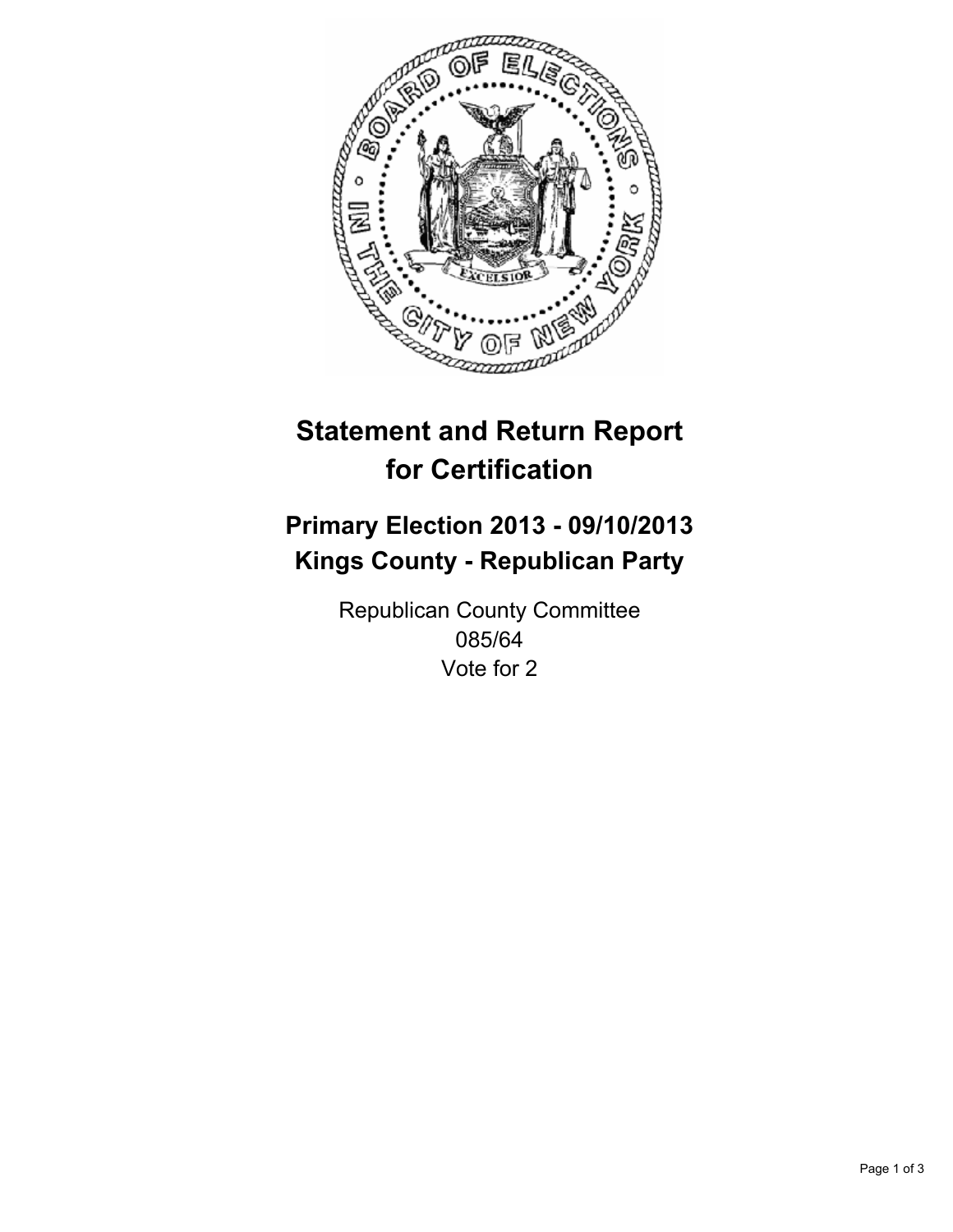

## **Assembly District 64**

| <b>EMERGENCY</b>     | 0        |
|----------------------|----------|
| ABSENTEE/MILITARY    |          |
| <b>FEDERAL</b>       | 0        |
| SPECIAL PRESIDENTIAL | 0        |
| <b>AFFIDAVIT</b>     | $\Omega$ |
| DANIEL A. PAWSON     | 12       |
| LOUIS J. CELI        | 11       |
| AMELIA A. BOLOGNESE  | 15       |
| AMANDA M. BOLOGNESE  | 10       |
| <b>Total Votes</b>   | 48       |
|                      |          |